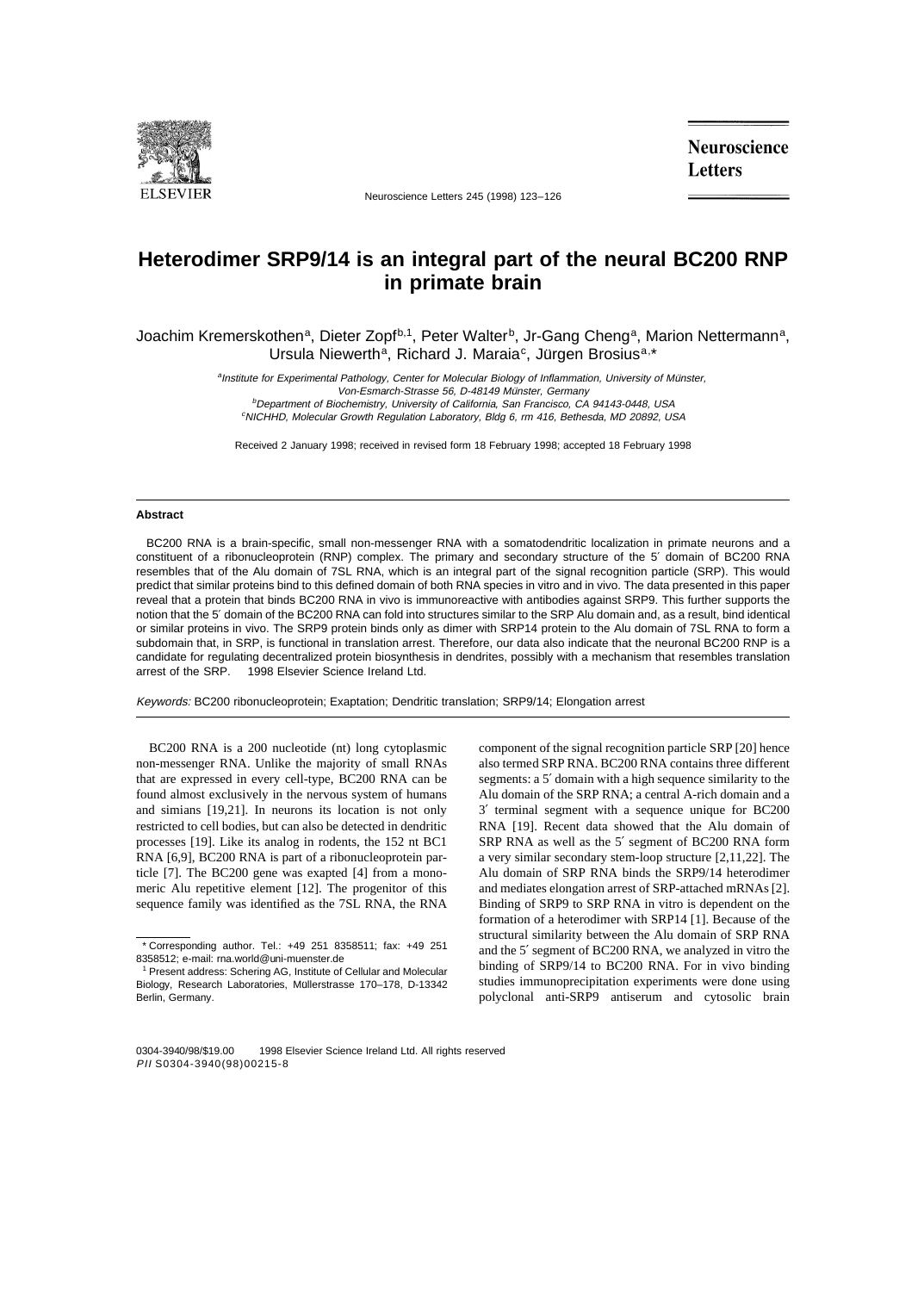extracts. The binding of BC200 RNA to SRP9/14 is not a temporary feature (in evolutionary terms), but is conserved for at least 35–55 million years, since the association could not only be detected in brain extracts from humans but also from old world and new world monkeys.

RNA binding to canine SRP9/14 in vitro was measured by filter binding experiments whereby radiolabeled RNA is incubated with protein. The mixture is applied to a nitrocellulose filter where free RNA passes through and RNA bound to protein is retained. Assays were carried out essentially as described [18], except that RNAs were labeled in vitro by transcription with T7 RNA polymerase in the presence of  $32P$  nucleotide triphosphate. Ten fmol of RNA were used per assay with a 100-fold excess of SRP9/14 or BSA. SRP9/14 was purified from dissociated SRP [15].

SRP RNA was derived from p75swt linearized with *Xba*I [18], yeast U4 RNA from pSP6-U4 (a kind gift of B. Schwer and C. Guthrie, UCSF) linearized with *Sty*I. BC200 RNA was transcribed from PCR-amplified templates, amplified with 5' primers containing the T7 promoter sequence [16]. RNAs were labeled in vitro in the presence of  $\alpha$ -<sup>32</sup>P GTP by T7-RNA polymerase transcription [13].

Human brain material was provided from Dr. Mehrain at the 'Brain Bank' of the Institute for Neuropathology, Ludwig Maximilian University of Munich (Germany). Cynomolgus monkey (*Macaca fascicularis*) brain material was provided by Drs. G. Weinbauer and E. Nieschlag at the Institute of Reproductive Medicine, University of Münster



Fig. 1. Binding of canine SRP9/14 to BC200 RNA in vitro. Radiolabeled RNAs were mixed with a 100 molar excess of canine SRP9/14 and incubated in SRP-buffer containing 250 or 500 mM potassium acetate (see text for details). Binding reactions were filtered through nitrocellulose and the amounts of RNA retained were determined by scintillation counting. Relative amounts of bound RNAs are plotted after subtraction of the background values obtained with BSA. Yeast U4 RNA was used as negative and SRP RNA as positive control.

(Germany), and cortex from owl monkey (*Aotus trivirgatus*) was obtained from the New England Regional Primate Center at Harvard Medical School via M. O'Connel and from Drs. T. Preuss and J. Kaas at Vanderbilt University (Nashville, TN, USA). Brain tissue was homogenized in extraction buffer (10 mM Tris–HCl, pH 7.5; 100 mM KCl; 15 mM  $MgCl<sub>2</sub>; 0.25 M sucrose; 1 mM dithiothreitol; protease inhi$ bitor mix 'complete' (one tablet per 50 ml extract; Boehringer Mannheim). After differential centrifugation [6,7] the S100 supernatant was stored until further use at −80°C. For the isolation of total RNA, the TRIZOL purification protocol was used (Gibco-BRL).

Human cDNA of SRP9 was overexpressed as a glutathione-S-transferase (GST)-SRP9 fusion protein from the vector pGEX-4T-2 [10]. After purification using glutathione affinity chromatography (Pharmacia), the SRP9 polypeptide was released from GST by thrombin cleavage and was used to immunize rabbits. Crude anti-SRP9 antisera was stored at −20°C. An aliquot was affinity-purified using recombinant SRP9 protein coupled to activated Sepharose 4B (Pharmacia). Western blot analysis revealed no crossreactivity of the SRP9 antiserum with other cytosolic proteins from brain extracts (data not shown).

For immunoprecipitations affinity-purified anti-SRP9 antibodies were first adsorbed onto protein A Sepharose beads (Pharmacia). The antibody-loaded beads were washed three times with NET-2 buffer (150 mM NaCl, 50 mM Tris–HCl, pH 7.5, 0.05% NP40) and then incubated with brain extracts for 90 min at 4°C. After washing four times with NET-2 buffer, RNA was purified from the isolated complexes by phenol/chloroform extraction and ethanol precipitation [8].

Isolated RNA was electrophoresed on a 1% agarose/formaldehyde gel and transferred onto a Quiabrane membrane (Quiagen, Germany) using capillary blotting [14]. After UV-crosslinking the membrane was stored at 4°C. Blots were hybridized with  $32P$ -labeled oligonucleotides complementary to the central non-Alu sequence of SRP RNA (7SL36B: 5′ CACUAAGUUCGGCAUCAAUAUGGU-GACCUC 3′) or the unique region of BC200 RNA from human and *Aotus trivirgatus* (BC207: 5′ cTTGTTGCTT-TGAGGGAAGTTACGCTTATTTggtac 3′) or *Macaca fascicularis* (BC218: 5′ cGGGTTGTTGCTTTAAGGGGAG-TTGCGCTTATTTTTggtac 3′) as described earlier [19]. Lower case letters refer to nucleotides added for cloning purposes and are not derived from BC200 RNA. Membranes were exposed to X-Ray films (BioMax-MS, Kodak) for 6 h to 7 days at −80°C using intensifying screens.

BC200 RNA is an RNA polymerase III transcript with a conserved expression pattern in human as well as old world and new world monkey brains and a low level expression in testes (Skryabin et al., [17]). Human BC200 RNA has recently been shown to be complexed with proteins as an 11.4S ribonucleoprotein particle [7]. By native gel electrophoresis we determined that BC200 RNPs are also present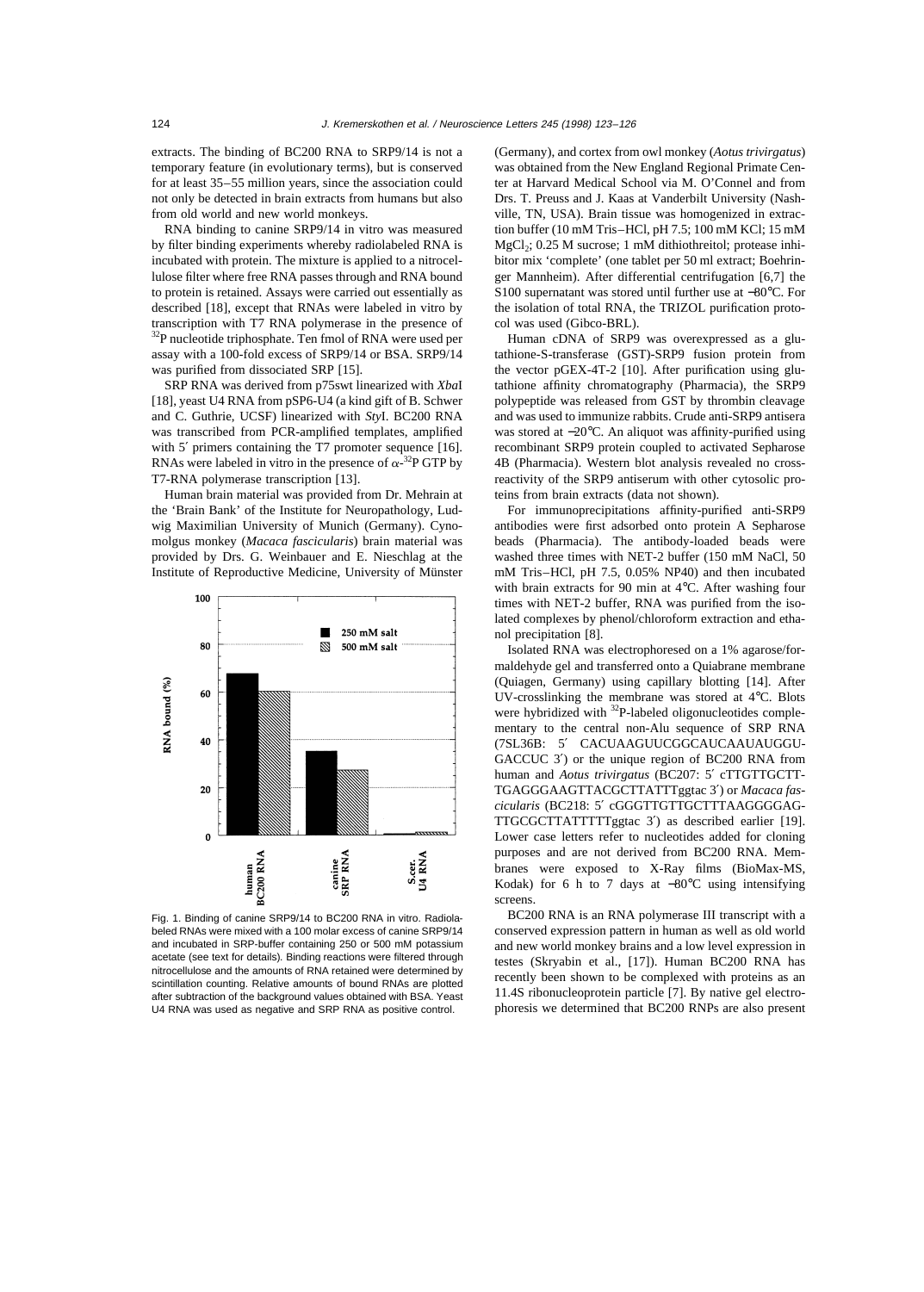in cytosolic brain extracts from old world (*Macaca fascicularis*) and new world (*Aotus trivirgatus*) monkeys [17]). The overall size of the RNP complexes appeared to be similar, indicating that the protein components assembled into the BC200 RNP may not have changed over a period of 35–55 million years [17]. The structure of the Alu domains of SRP RNA and BC200 RNA (5′ domain) are very similar and we therefore tested whether SRP9/14 dimer which binds to the Alu domain of SRP RNA is also associated with BC200 RNA. Binding of BC200 RNA to SRP9/14 was determined in vitro using filter binding experiments. In vitro synthesized, radiolabeled RNAs were incubated with purified canine SRP9/14 proteins under conditions used for reconstitution of functional SRP. RNA/protein complexes were separated from unbound RNA by filtration through nitrocellulose. As shown in Fig. 1, BC200 bound to SRP9/14 at both salt conditions, similar to SRP RNA that was used as a positive control. No binding was observed for yeast U4 RNA, the negative control. Recently, Bovia et al. [3] showed that human and mouse heterodimer SRP9/14 bind with high affinity to BC200 RNA in vitro. In order to demonstrate whether this binding also occurs in the cell, we tested whether one of the proteins (SRP9) would also be associated with BC200 RNA in material isolated from primate brains. Indeed, affinity-purified polyclonal antibodies that were reactive against the SRP9 polypeptides from *Homo sapiens*, *Macaca fascicularis* and *Aotus trivirgatus* were capable to immunoprecipitate SRP RNA as well as BC200 RNA from cytosolic brain extracts (Fig. 2). Preimmune sera as a negative control did not immunoprecipitate material containing these RNAs. In HeLa cells, where BC200 RNA expression is deregulated as in many other cell lines [19,21] SRP9 was also found to be associated with BC200 RNA (K. Hsu and R.J. Maraia, unpublished data).

The gene encoding the neuron-specific BC200 RNA arose from a monomeric Alu element [12]. Unlike most Alu elements, BC200 RNA is not transcriptionally silent, but is expressed almost exclusively in neurons of primates. Because BC200 RNA expression is conserved in apes, old world (*Macaca fascicularis*) as well as new world (*Aotus trivirgatus*) monkeys [17], this exaptation [4] occurred prior to the diversification of anthropoidea. Due to the somatodendritic distribution in a subset of primate neurons [7,19], BC200 RNA has been proposed to be involved in mRNA targeting and/or regulation of localized translation [5,12, 19].

Our analysis revealed that the SRP9/14 heterodimer, which represents a well known protein component of the signal recognition particle, is associated with BC200 RNA in vitro and, importantly, also in vivo. Since we could show here that this association of SRP9/14 with BC200 RNA is not only present in humans but also conserved in old world and new world monkeys and therefore for a period of at least 35–55 million years, it is clear that there is selective pressure not only to conserve the primary structure of BC200 RNA but also secondary structure features that are involved in binding the protein heterodimer.



Fig. 2. Immunoprecipitation of SRP RNA and BC200 RNA from primate brain extracts. For immunoprecipitation experiments anti-SRP9 antibodies were first immobilized on protein A sepharose beads. Preimmune sera served as a negative control (C). After incubation of the beads with cytosolic brain extracts from Homo sapiens (Hsa), Aotus trivirgatus (Atr) and Macaca fascicularis (Mfa) RNA was isolated from the immunoprecipitates by phenol-chloroform extraction/ethanol precipitation and was subjected to RNA blot hybridization using radiolabeled SRP- or BC200 RNA-specific oligonucleotides (see text for details). Purified total RNA (total RNA, 3  $\mu$ g per lane) from the respective primate brains served as controls.